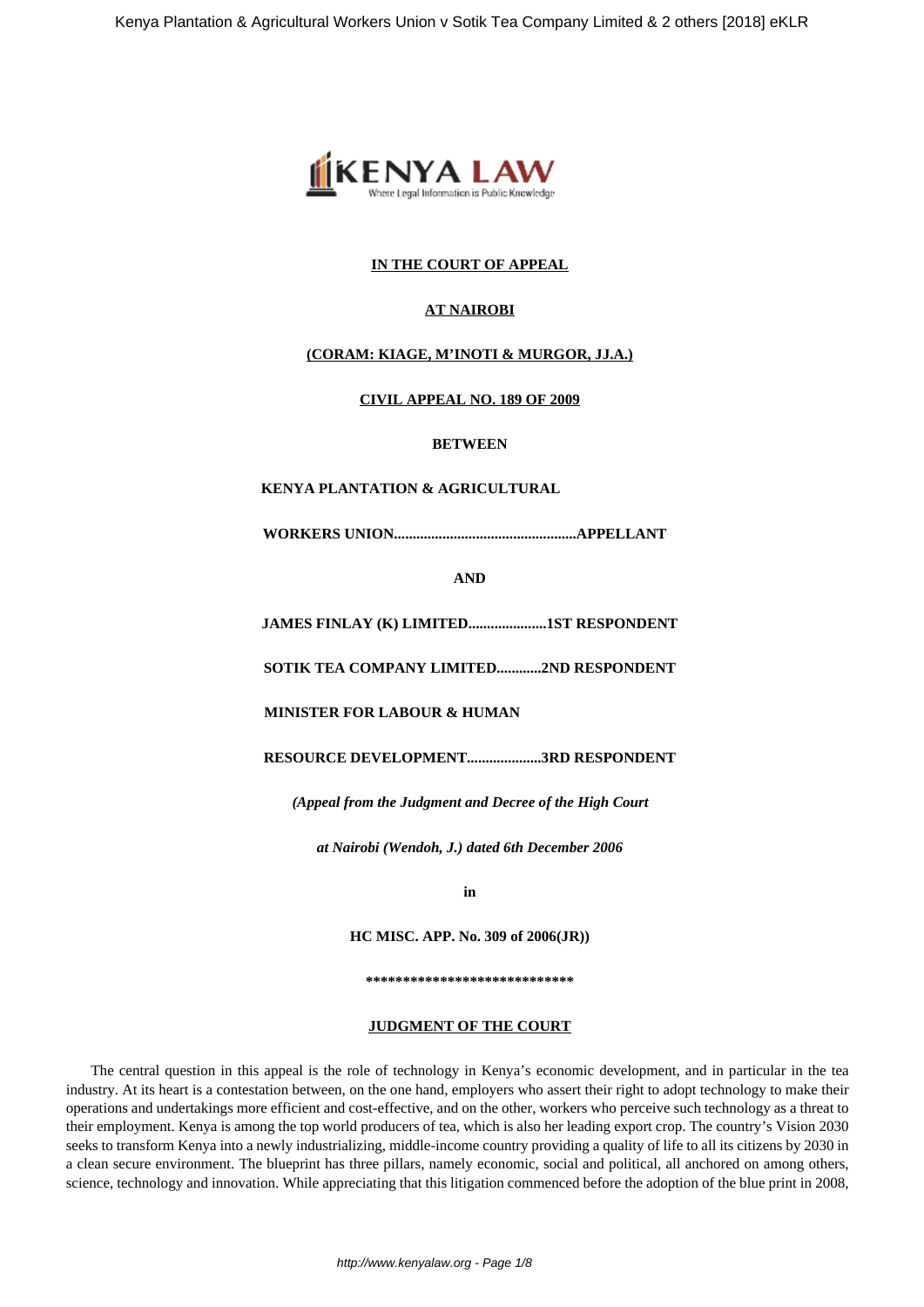the promise of Vision 2010 is nevertheless relevant as the appeal now before us challenges, among others, the use of technology as a driver in the tea sector.

Some years before 2006, members of the *Kenya Tea Growers Association*, among them *James Finlay (K) Ltd* and *Sotik Tea Company Ltd, (the respondents)*, mechanized their tea plucking and pruning operations because they were convinced that adoption of the technology would ensure that their businesses ran more efficiently and economically, resulting in higher productivity and better export earnings.

*The appellant, the Kenya Planation & Agricultural Workers Union*, which is the trade union of the respondents' workers, apprehending that mechanization of the tea industry would result in loss of employment of its members, resisted the introduction of the technology.

On 4th May 2006 the appellant demanded that the respondents discontinue the use of the tea plucking and pruning technology, otherwise it would call a strike on 25th May 2006. It also reported, pursuant to *section 28* of the *Trade Disputes Act (repealed)*, a trade dispute to *the 3rd respondent, the Minister for Labour & Human Resource Development (the Minister)*. *Section 28* of that statute provided as follows:

*"28. Where it appears to the Minister that there is an actual or a threatened strike or lock-out arising out of a trade dispute in any section of industry, and the Minister is of the opinion –*

*(a) that there is machinery for negotiation or arbitration for the voluntary settlement of disputes in that section of industry; and*

*(b) that a substantial proportion of the employers and a substantial proportion of the employees in that section of industry are, either directly or through their respective organizations of employers or employees, parties to any agreement or arrangement for the use of that machinery; and*

*(c) that that machinery is suitable for the settlement of that dispute; and*

*(d) that all practicable means of reaching a settlement of that dispute through that machinery have not been exhausted, the Minister may by order –*

*(i) require the parties to that dispute to make use of that machinery; and*

*(ii) declare any strike or lockout (whether actual or threatened) in that section of industry to be unlawful."*

As is abundantly clear, the powers vested in the Minister by the above provision related to ensuring, in a situation of strike or lockout, real or threatened, that the parties adhered to any agreed dispute resolution procedures, if any, where such procedure were suitable but had not been invoked or exhausted.

On 24th May 2006, the Minister issued an order in the following terms: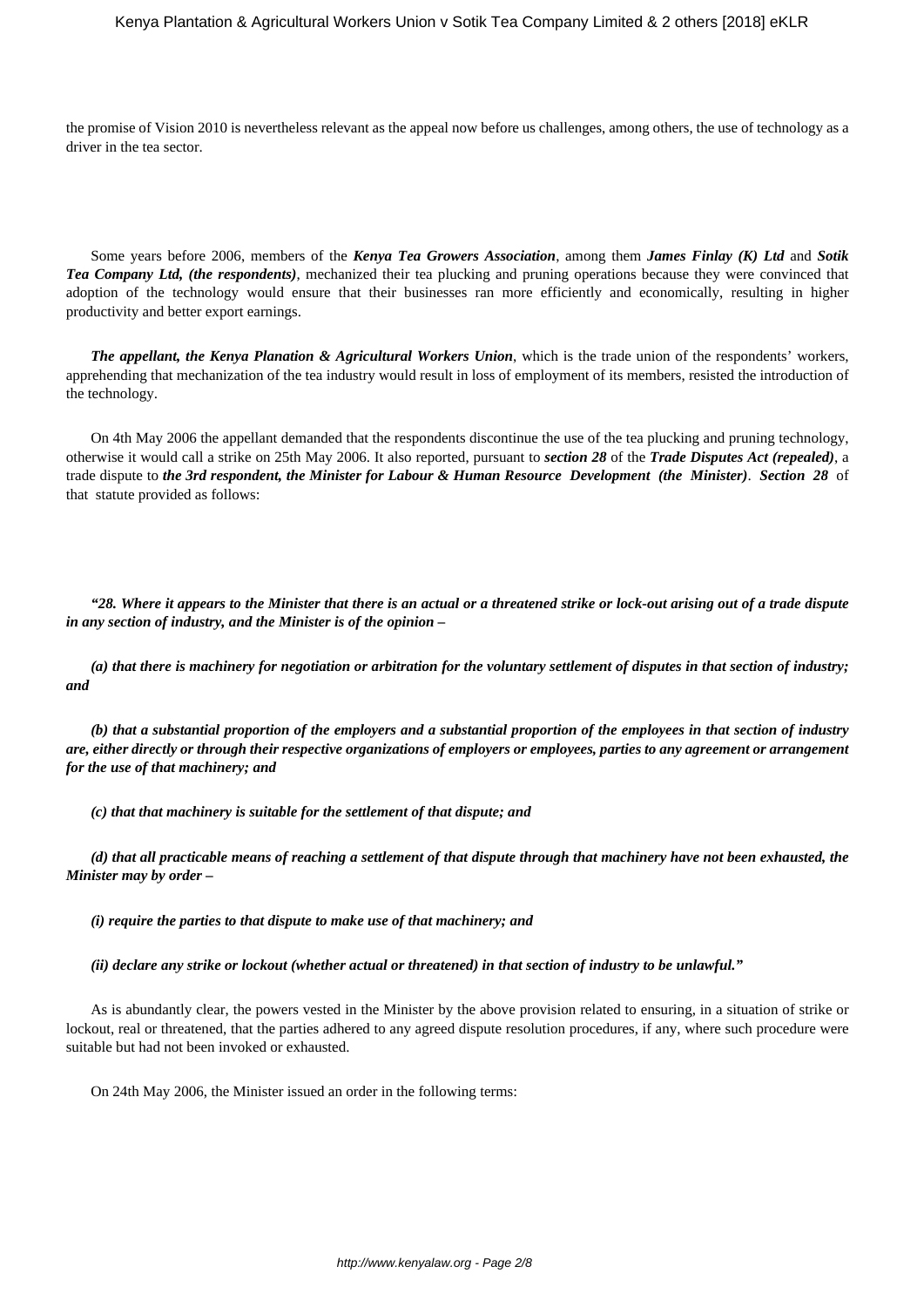## *"ORDER UNDER SECTION 28 OF (THE) TRADE DISPUTES ACT*

## *(CAP 234, LAWS OF KENYA)*

# *THREATENED STRIKE BY KENYA PLANTATION AND AGRICULATURAL WORKERS UNION OVER MECHANIZATION OF PLUCKING AND PRUNING PROCESSES IN THE TEA SECTOR*

*Whereas it appears to the Minister for Labour and Human Resource Development that there is a threatened strike by employees of members of the Kenya Tea Growers Association over the use or introduction of machines in plucking tea in the sector, and the Minister is of the opinion that:-*

*(1) There is a suitable machinery for settlement of the dispute and*

*(2) That all practical means of reaching a settlement of that dispute through that machinery have not been exhausted.*

*I make the following Order:-*

*(a) The parties should make use of the investigation panel which I have appointed under section 7 of the Trade Disputes Act, Cap 234 and*

*(b) The appointed committee should expeditiously execute its mandate and furnish me with the report and recommendations on the issues in dispute*

*(c) The tea plucking machines in the estates of the member companies of the Kenya Tea Growers Association be withdrawn with immediate effect*

*(d) I hereby declare the intended strike action in the tea sector unlawful."*

*Hon. Dr. Newton W. Kulundu, EGH, MP*

## *MINISTER FOR LABOUR AND HUMAN RESOURCE DEVELOPMENT."*

The respondents were aggrieved by part (c) of the Order, which prohibited them from using their tea plucking and pruning machines. On 8th June 2006, they took out judicial review proceedings, praying for an order of *certiorari* to quash the above Order to the extent that it purported to stop them from using tea plucking and pruning machines and an order of *prohibition* to stop the Minister from interfering with the mechanization of their businesses. On 9th June 2006, the High Court granted them leave to commence judicial review proceedings and directed the leave to operate as stay of the Minister's Order, in so far as it prohibited use of the technology, thus enabling the respondents to continue using the machines in their businesses. It is common ground that use of that technology by the respondents has continued unabated to this day.

In the High Court the respondents pitched their case primarily on the grounds that the Minister's Order, in so far as it prohibited the use of the machines, was *ultra vires* and in excess of his jurisdiction under section 28 of the repealed Act; that no law prohibited them from adopting technology in their businesses; and that the Order was in contravention of *Articles 136* and *152* of the *Common Market for Eastern and Southern Africa (COMESA) Treaty* and *Article 127* of the *East African Community (EAC) Treaty* which, among other things, oblige member states to dialogue with and provide enabling environment for the private sector to improve business environment; to protect private property; to ensure that regulation of the private sector is proper and reasonable; to promote rural development through appropriate mechanization and development of rural industries; and to encourage efficient use of resources.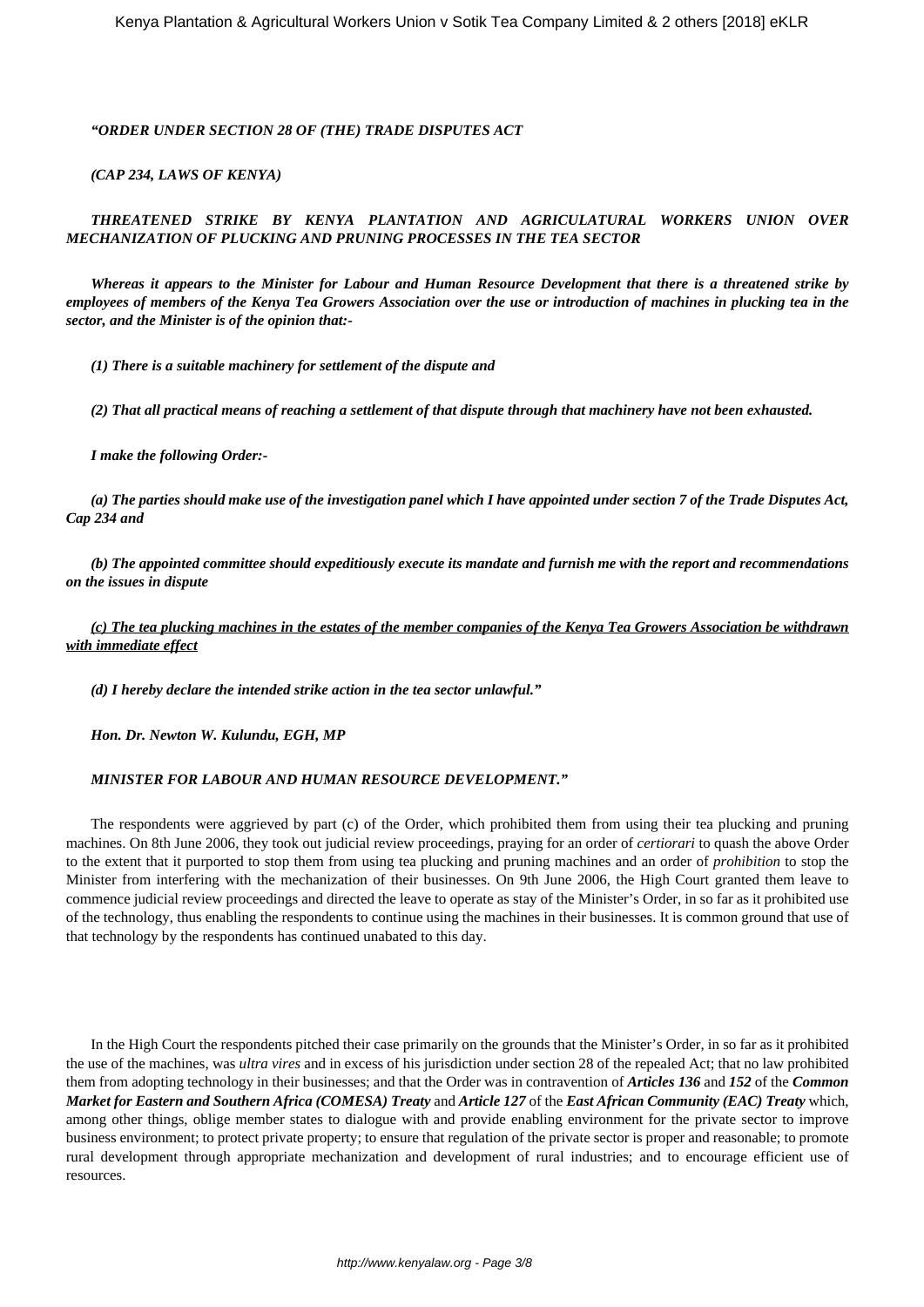The Minister opposed the application contending that his Order was within the law and that he had issued the same in good faith to forestall chaos in the tea sector, before a lasting solution was found.

The appellant applied and was joined to the application as an interested party pursuant to an order dated 7th July 2006. It joined the Minister in opposing the application, arguing that it had a valid Recognition Agreement with the respondents' Association, which obliged them to consult the appellant regarding any proposed changes in the terms and conditions of service, including adoption of new technology. It contended further that the respondents had, in breach of the agreement failed to consult, resulting in a dispute in respect of which the Minister had power under section 28 of the repealed Act, to issue the impugned Order. The appellant added that in any event, introduction of technology was likely to render the respondents' employees redundant, thus violating the Government's policy of job-creation and poverty reduction.

In further replying affidavits, the respondents contended that the Recognition Agreement produced and relied upon by the appellant was fraudulently altered to provide for prior consultations before introduction of technology and that the genuine agreement, which they produced, did not have any provisions in that regard. They categorically denied that they intended to declare any of their employees redundant. *Wendoh, J*. heard the application and by the impugned judgment, held that it was not possible to determine which of the two collective bargaining agreements was the genuine one; that the machines had already been in use for a considerable period to the appellant's knowledge; that there was no evidence of any redundancy or loss of jobs as a result of introduction of the machines; that withdrawal of the machines would have negative consequences for the respondents and the economy; and that the Minister had acted *ultra vires* section 28 of the repealed Act and unreasonably within the meaning of the *Wednesbury Principles (Associated Provincial Picture Houses v. Wednesbury Corporation [1948] 1 KB 223)*. Accordingly the learned judge issued an order of *certiorari* and quashed the part of the Minister's Order that prohibited the respondents from using tea plucking and pruning machines. She, however, declined to issue the order of *prohibition*. That is the judgment that spurred this appeal.

In its submissions before us by its learned counsel *Mrs. Guserwa* and *Mr. Museve*, the appellant contended that the learned judge erred by relying on the machines importation documents and holding that the machines were in use before the Minister's Order was made. It added that the respondents neither informed nor notified its members of their intention to introduce the machines and that if indeed the machines were introduced, it was done surreptitiously or secretively. The appellant further maintained that under the Recognition Agreement, the respondents were obliged to consult their workers before introducing technology in their business, which they failed to do, amounting to a deliberate breach of the agreement.

The appellant also faulted the learned judge for holding that the Minister's Order was *ultra vires* section 28 of the repealed Act. In view of the impending strike, it was submitted, the Minister had power to intervene to avert chaos in the industry, and further that it was both the appellants and the respondent who sought the Minister's intervention. The appellant added that the Minister acted in good faith and did not *stop* the use of the machines but merely *suspended* their use pending resolution of the dispute. It was the appellant's view that because the use of the machines was bound to result in loss of jobs and undermine the Government's economic recovery strategy underpinned by employment and creation of wealth, the Minister was justified in intervening and issuing the impugned Order, which was very reasonable in the circumstances as it also stopped its members from going on strike.

Lastly as regards the COMESA and the EAC treaties that were alleged to be violated by the Minister's Order, the appellant submitted that they were not consistent with the law of Kenya and in particular that the latter treaty had not been domesticated at the material time.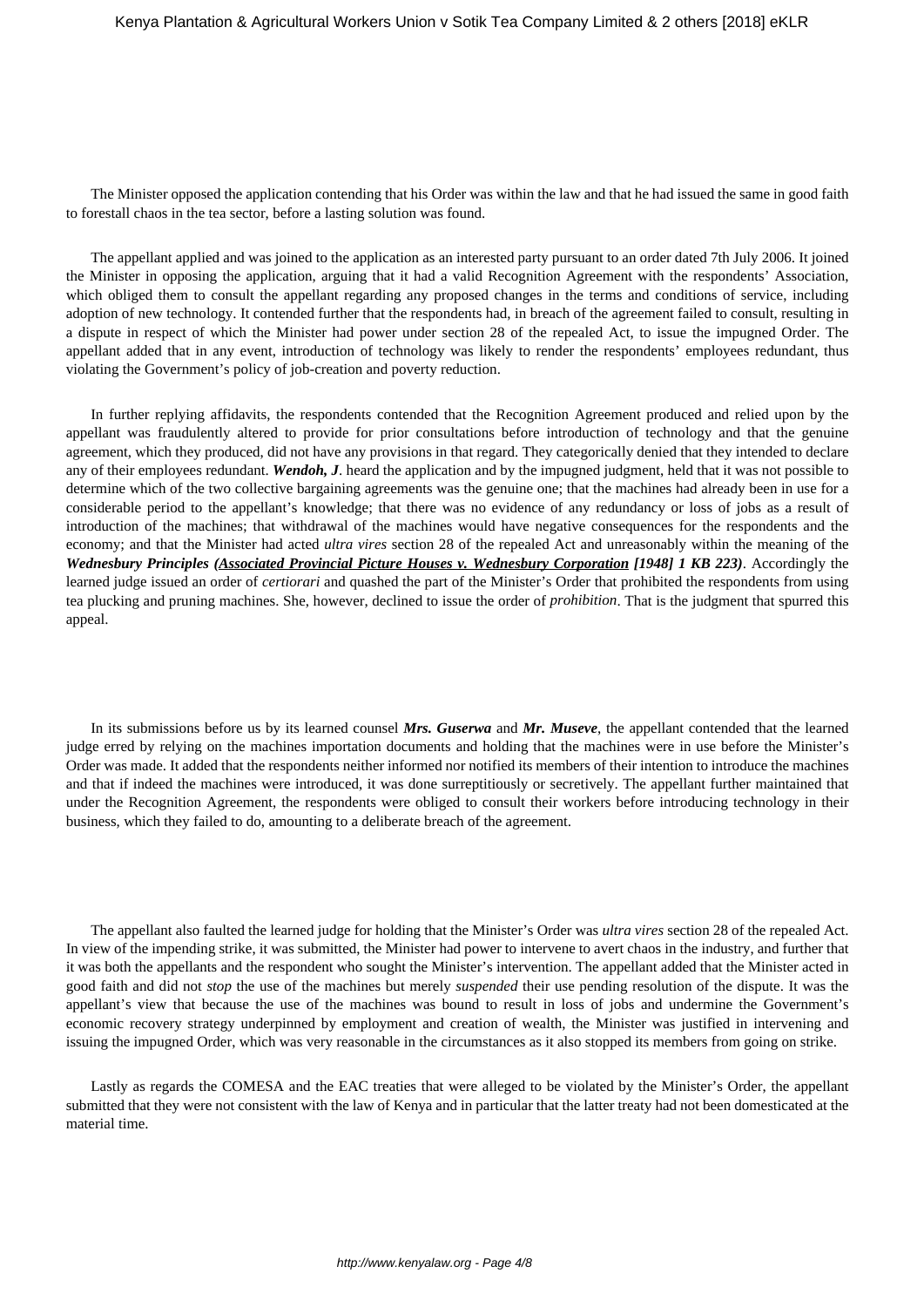The respondents, represented by *Mrs. Opiyo,* learned counsel, opposed the appeal contending that to all intents and purposes the appeal was academic, having been overtaken by events because the machines have been in continuous use for a period of over eleven years, since the date of the impugned judgment. Relying on the decision of this Court in *Tanzania Roads Agency v. Kudan Singh Construction Ltd [2013] eKLR*, the respondents urged us not to act in vain in an appeal, which has been overtaken by events. They also urged that it would cause more economic harm, loss and damage, to reverse the use of the machines after such a long period of time. It was the respondents' further submission that the alleged fear of redundancy, which impelled the appellant to oppose the tea technology, was unfounded because no employee has been declared redundant as a result of use of the machines.

As regards the powers of the Minister under section 28, the respondents submitted that he did not merely suspend the use of the machines, but directed their withdrawal with immediate effect. In their view the Minister did not have such power under the provision and on the authority of *Sagoo v. Dourado [1983] KLR 365*, contended that no words should be written or added into section 28 by means of interpretation so as to confer on the Minister a power he did not have. They further relied on the decision of this Court in *Municipal Council of Mombasa v. Republic & Another [2014] eKLR* and those of the High Court in *Republic v. City Council of Nairobi & Another ex parte Monier 200 Ltd & 7 Others [2005] eKLR* and *Republic v. Inspector General of Police David Kimaiyo ex parte Okola [2014] eKLR* and submitted that the Minister can only exercise the powers that have been vested in him by the statute.

Next the respondents submitted that the Minister's order was unreasonable and oppressive because the machines were already in use for a number of years before the Order. They contended too that the Order amounted to taking away their rights and property without any statutory basis. In their view, the order of *certiorari* issued by the High Court was justified for the additional reason that no law prohibited them from deploying technology in their businesses. To the contrary, they submitted, the COMESA and EAC treaties committed Kenya, as a member State, to support the private sector and to the use technology in rural development.

Regarding the Recognition Agreement, the respondents submitted that the one relied upon by the appellant to demand consultations before introduction of the machines was deliberately and fraudulently altered to specifically provide for that precondition. It was their contention that the genuine agreement, which is what they produced, did not contain such a clause. They accordingly urged us to find that the appeal has no merit and to dismiss the same.

The Minister, although duly served, did not participate in the appeal.

We have carefully considered the record of appeal, the judgment of the High Court, the memorandum of appeal, the submissions by learned counsel and the authorities they cited. All the grounds of appeal raise the single question whether in the circumstances of this appeal, the learned judge erred by issuing an order of *certiorari* to quash the Order of the Minister dated 24th May 2006, to the extent that it purported to prohibit the respondents from using tea plucking and pruning machines.

Judicial review remedies are issued at the discretion of the trial court. (See *Aberdare Freight Services Ltd v. Kenya Revenue Authority [2006] eKLR*). For an appellate court therefore to interfere with exercise of discretion by the court below, it must be satisfied that the decision was clearly wrong because the judge misdirected himself or because he acted on matters on which he should not have acted on or because he failed to take into consideration matters which he should have taken into consideration and in doing so, arrived at a wrong decision. (See *Mbogo & Another v. Shah [1968] EA 93 and Matiba v. Moi & 2 Others [2008] 1 KLR 670).*

There can be no legitimate contest that in making the impugned order the Minister was proceeding under section 28 of the repealed Act. That much is obvious from the order itself, which expressly states that it is made under section 28. The powers vested in the Minister by that provision empowered him to declare a real or threatened strike or lockout illegal and to direct the disputants to refer the dispute to any suitable existing dispute resolution mechanism agreed upon by them, if it had not been exhausted. In our perception the remedies available to each party were to be determined by the alternative dispute resolution mechanism to which the dispute was committed, rather than by the Minister himself. In this case the Minister clearly usurped the powers that the dispute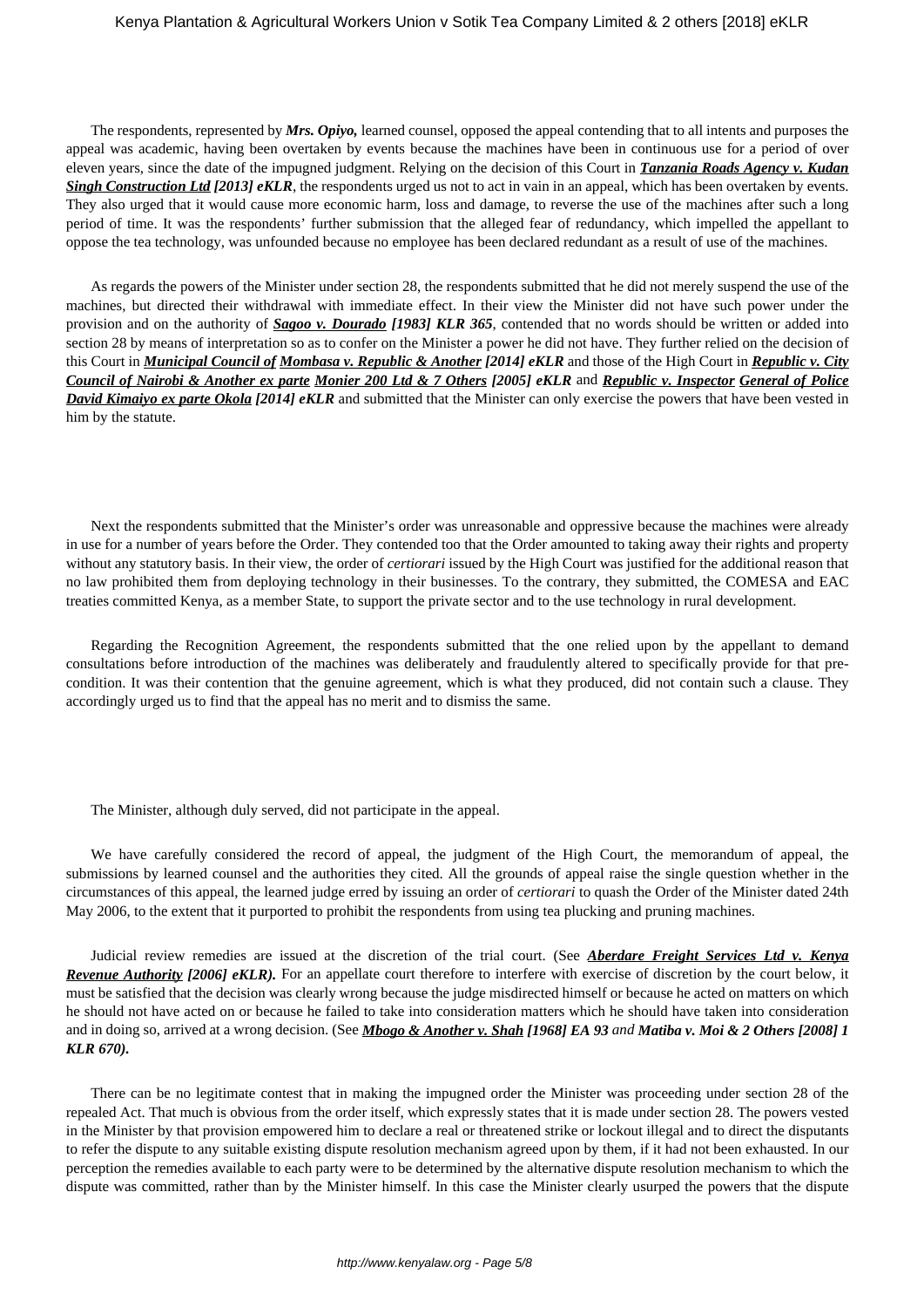resolution mechanism was meant to exercise. All that the Minister was empowered to do was to declare the strike or lockout unlawful and leave the dispute resolution mechanism to deal with the dispute and the remedies.

The evidence on record persuades us, as correctly found by the learned judge, that by the date the Minister made the Order, the machines were already in use for a considerable period of time. We think it is disingenuous for the appellant to claim that the machines had not been introduced because that begs the question, why was the Minister then directing withdrawal, with immediate effect, of that which never was" In addition, the former *Permanent Secretary, Secretary to the Cabinet and Head of the Public Service, Amb. Francis Muthaura,* wrote a letter on 29th May 2006 expressly stating that the owners of the tea plantations *"have been using the machines to pluck green leaves for over seven years".*

In view of that evidence, we are not persuaded that the appellant was unaware for seven years that the respondents were using the machines in their plantations or that the machines were introduced secretly. By their very nature, those are not the kind of machines that can be operated in secrecy for a whole seven years without members of the appellant, who were working in the same tea plantations, knowing about them. This finding also completely destroys the credibility of the Recognition Agreement relied upon by the appellant which purports to show that negotiations and consultations between the appellant and the respondents were a condition precedent before adoption of technology in the tea sector. We are persuaded that the reason why the respondents were able to use their machines for several years before the Minister's Order, and with the full knowledge of the appellant and its members, is because there was no clause in the Recognition Agreement barring the use of the machines without consultations with the appellant. We also agree with the respondents that it is rather odd that in all the correspondence exchanged between the parties prior to the Minister's Order, the appellant never raised the issue of the alleged breach of the consultation clause of the Recognition Agreement.

If, as we have stated, the respondents had been using the machines for seven years before the Minister's Order and with the knowledge of the appellant, then it was unreasonable, oppressive and in blatant breach of the respondents' legitimate expectation for the Minister, in one sudden fell swoop to direct them to withdraw the machines in which they had heavily invested. The Minister completely failed to address or take into account the consequences that his order for immediate withdrawal of the machines would have upon the respondents.

The appellant has made a strong case that the Minister made the impugned Order to forestall a redundancy situation leading to massive loss of jobs and adverse economic consequences. It is validly contended that the respondent's right to mechanize their operations cannot be to the prejudice of the employees or at the expense of the employees' jobs and other labour and employment rights. We think that is a powerful and legitimate argument and that the right of the respondents to adopt technology must be subject to the employees accrued rights and the procedure and processes provided by the labour laws.

But, with respect, the redundancy and loss of jobs argument in this appeal is a red herring. The respondents contend, and the appellant does not dispute, that no workers have been declared redundant as a consequence of the introduction and use of the machines. The Employment Act provides today, as it did at the time when this dispute arose, a very elaborate process and procedure on redundancy, which an employer is required to comply with. The respondents had not set in motion the process of declaring their employees redundant so as to justify the order for the withdrawal of the machines. Accordingly we cannot fault the learned judge for holding that the order of the Minister directing the respondents to withdraw their machines was rushed and not justified in law.

It is for the employer to make the commercial and business judgment whether it will adopt technology or not in its operations,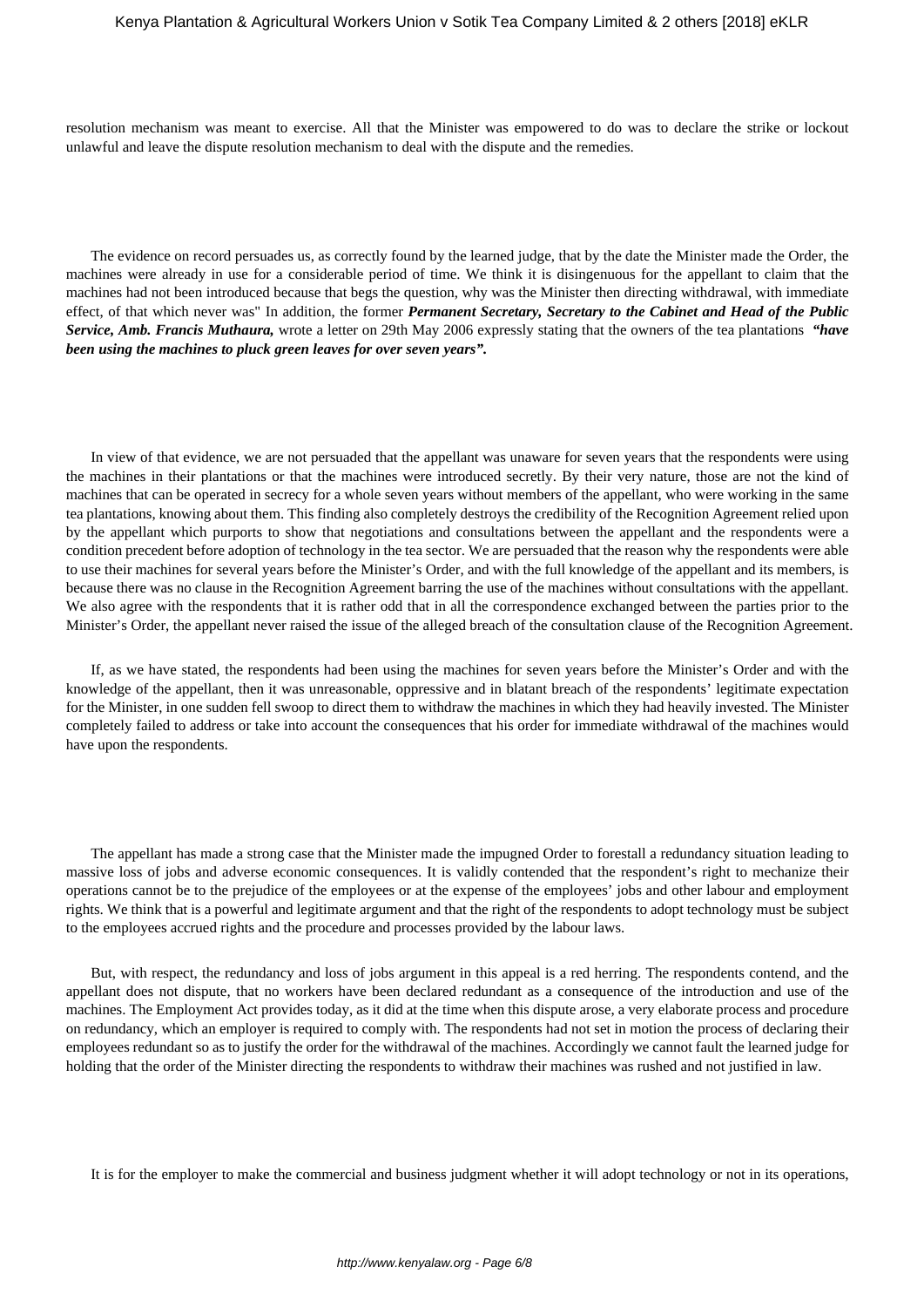subject to following all prescribed procedures should its adoption of technology result in a redundancy situation. In *Kenya Airways Corporation Ltd v. Tobias Oganya Auma & 5 Others [2007] eKLR*, this Court held that it is not the role of the court to prevent an employer from restructuring or adopting modern technology in his business, so long as he observes all the relevant regulations. (See also *Kenya Airways Ltd v. Aviation Workers Union of Kenya & 3 Others [2014] eKLR*).

In this appeal we have noted that the adoption of machines by the respondents in their operations did not, and has not resulted in any redundancy. We therefore do not see any legitimate basis upon which the Minister ordered the respondents to withdraw their machines. Even if adoption of technology was going to result in redundancy, there was a prescribed procedure to protect the rights of the workers, which could easily have been invoked.

Lastly, we do not think that the learned judge committed any error by considering the country's obligations under the COMESA and EAC treaties. (See *Rono v. Rono [2005] eKLR*). The provisions of those two treaties are not in any event inconsistent with Kenya's relevant laws and policies.

We have ultimately come to the conclusion that the learned judge properly exercised her discretion when she issued the order of *certiorari*, given the circumstances of this appeal. This appeal therefore is bereft of merit and is hereby dismissed with costs to the respondents. It is so ordered.

**Dated and delivered at Nairobi this 13th day of July, 2018**

**P. O. KIAGE**

**....................................**

**JUDGE OF APPEAL**

**K. M'INOTI**

**...................................**

**JUDGE OF APPEAL**

**A. K. MURGOR**

**.................................**

# **JUDGE OF APPEAL**

I certify that this is a

true copy of the original

## **DEPUTY REGISTRAR**